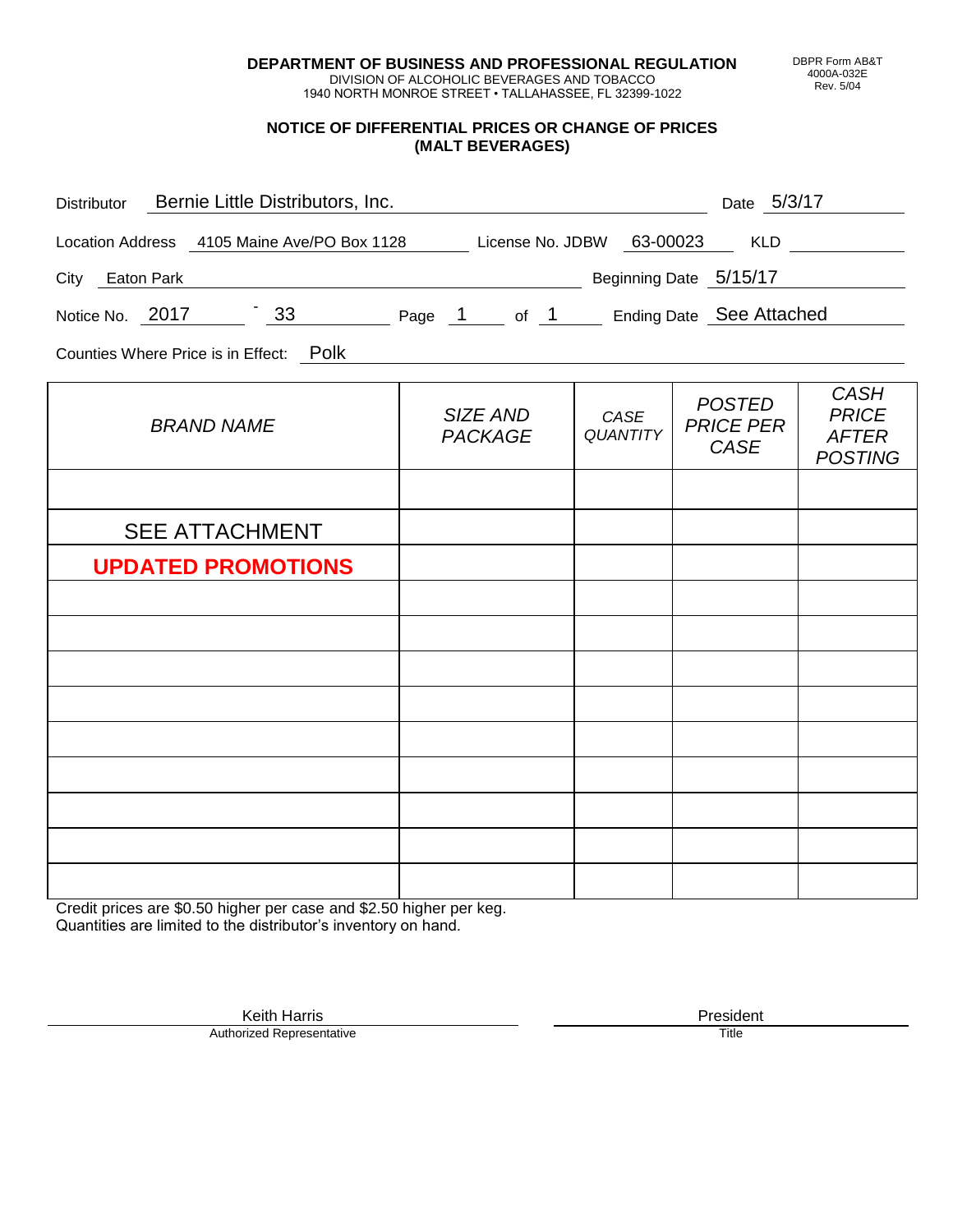|                                                                 |                         |              |             |       | Posted Frontline |        |          |                           |
|-----------------------------------------------------------------|-------------------------|--------------|-------------|-------|------------------|--------|----------|---------------------------|
| <b>Brands</b>                                                   | Package                 | <b>Start</b> | <b>Stop</b> | Price | Price            | Qty    | Premise  | Comment                   |
| Bud, Bud Lt                                                     | 24/8oz Can              | 03/13/17     | 07/02/17    | 11.40 | 13.25            | $20+$  | Off      |                           |
| Bud & Bud Lt                                                    | 24/8oz Can 2/12         | 03/13/17     | 07/02/17    | 13.10 | 13.60            | $5-19$ | Off      |                           |
| Bud & Bud Lt                                                    | 24/8oz Can 2/12         | 03/13/17     | 07/02/17    | 12.20 | 13.60            | $20+$  | Off      |                           |
|                                                                 |                         |              |             |       |                  |        |          |                           |
| Michelob Ultra                                                  | 24/8oz Can 2/12         | 03/13/17     | 07/02/17    | 13.50 | 14.45            | $5-19$ | Off      |                           |
| Michelob Ultra                                                  | 24/8oz Can 2/12         | 03/13/17     | 07/02/17    | 12.20 | 14.45            | $20+$  | Off      |                           |
|                                                                 |                         |              |             |       |                  |        |          |                           |
| Michelob Ultra                                                  | 24/8oz Can              | 03/13/17     | 07/02/17    | 12.70 | 14.35            | $5-19$ | Off      |                           |
| Michelob Ultra                                                  | 24/8oz Can              | 03/13/17     | 07/02/17    | 11.40 | 14.35            | $20+$  | Off      |                           |
| Brands & Packages above may be mixed and matched to achieve qty |                         |              |             |       |                  |        |          |                           |
| Bud, Bud Lt, Select, Select 55                                  | 24/12oz Can/LNR 4/6     | 04/17/17     | 07/02/17    | 21.60 | 23.80            | $10+$  | Off      |                           |
|                                                                 |                         |              |             |       |                  |        |          |                           |
| Michelob, Michelob Lt, Michelob Amberbock                       | 24/12oz LNNR 4/6        | 04/17/17     | 07/02/17    | 21.60 | 24.55            | $10+$  | Off      |                           |
|                                                                 |                         |              |             |       |                  |        |          |                           |
| Land Shark                                                      | 24/12oz LNNR 4/6        | 04/17/17     | 07/02/17    | 21.60 | 24.55            | 10-111 | Off      |                           |
| Land Shark                                                      | 24/12oz LNNR 4/6        | 04/17/17     | 07/02/17    | 20.25 | 24.55            | $112+$ | Off      |                           |
| Brands & Packages above may be mixed and matched to achieve qty |                         |              |             |       |                  |        |          |                           |
|                                                                 |                         |              |             |       |                  |        |          |                           |
| Bud, Bud Lt                                                     | 24/16oz Can 6/4         | 09/12/16     | 07/02/17    | 22.65 | 25.65            | $5+$   | On & Off |                           |
| Brands & Packages above may be mixed and matched to achieve qty |                         |              |             |       |                  |        |          |                           |
|                                                                 |                         |              |             |       |                  |        |          |                           |
| Bud. Bud Lt                                                     | 24/16oz Can 3/8         | 05/08/17     | 05/21/17    | 19.45 | 25.20            | $25+$  | Off      |                           |
| Michelob Ultra                                                  | 24/16oz Can 3/8         | 05/08/17     | 05/21/17    | 19.45 | 27.10            | $25+$  | Off      |                           |
| Brands & Packages above may be mixed and matched to achieve qty |                         |              |             |       |                  |        |          |                           |
|                                                                 |                         |              |             |       |                  |        |          |                           |
| Bud, Bud Lt                                                     | 24/16oz Can             | 09/12/16     | 07/02/17    | 20.90 | 27.60            | $30+$  | Off      |                           |
| Brands & Packages above may be mixed and matched to achieve qty |                         |              |             |       |                  |        |          |                           |
|                                                                 |                         |              |             |       |                  |        |          |                           |
| Bud, Bud Lt, Select & Select 55                                 | 18pk/12oz Can & LNNR    | 09/12/16     | 07/02/17    | 14.80 | 16.90            | $20+$  | Off      |                           |
| Brands & Packages above may be mixed and matched to achieve qty |                         |              |             |       |                  |        |          |                           |
| Bud, Bud Lt, Select & Select 55                                 | 24/12oz LNNR 2/12       | 09/12/16     | 07/02/17    | 21.55 | 22.50            | $10+$  | On       |                           |
| Brands & Packages above may be mixed and matched to achieve qty |                         |              |             |       |                  |        |          |                           |
|                                                                 |                         |              |             |       |                  |        |          |                           |
| Bud, Bud Lt, Select & Select 55                                 | 24/12oz Can & LNNR 2/12 | 03/22/17     | 05/17/17    | 21.55 | 22.50            | $10+$  | Off      |                           |
| Brands & Packages above may be mixed and matched to achieve qty |                         |              |             |       |                  |        |          |                           |
|                                                                 |                         |              |             |       |                  |        |          |                           |
| Bud, Bud Lt, Select & Select 55                                 | 24/12oz Can & LNNR 2/12 | 05/18/17     | 05/28/17    | 21.55 | 22.50            | 10-49  | Off      |                           |
| Bud, Bud Lt, Select & Select 55                                 | 24/12oz Can & LNNR 2/12 | 05/18/17     | 05/28/17    | 17.80 | 22.50            | $50+$  | Off      |                           |
|                                                                 |                         |              |             |       |                  |        |          |                           |
| Bud & Bud Light                                                 | 24/16oz CALNR 3/8       | 05/18/17     | 05/28/17    | 25.45 | 27.60            | $1+$   | Off      |                           |
|                                                                 |                         |              |             |       |                  |        |          |                           |
| Michelob, Mich Lt, Ultra, Ultra Amber, Amber Bock,              |                         |              |             |       |                  |        |          |                           |
| Ultra Lime                                                      | 24/12oz Can & LNNR 2/12 | 05/18/17     | 05/28/17    | 23.90 | 24.85            | 5-49   | Off      |                           |
| Michelob, Mich Lt, Ultra, Ultra Amber, Amber Bock,              |                         |              |             |       |                  |        |          |                           |
| Ultra Lime                                                      | 24/12oz Can & LNNR 2/12 | 05/18/17     | 05/28/17    | 17.80 | 24.85            | $50+$  | Off      | <b>NEW ITEMS ADDED TO</b> |
|                                                                 |                         |              |             |       |                  |        |          | <b>MIX &amp; MATCH</b>    |
| BLL Rita Family (Lime, Straw, Mango, Raz, Orange,               |                         |              |             |       |                  |        |          |                           |
| Grape, Peach & Seasonal)                                        | 24/8oz Can 2/12         | 05/18/17     | 05/28/17    | 23.15 | 24.10            | $1-6$  | Off      |                           |
| BLL Rita Family (Lime, Straw, Mango, Raz, Orange,               |                         |              |             |       |                  |        |          |                           |
| Grape, Peach & Seasonal)                                        | 24/8oz Can 2/12         | 05/18/17     | 05/28/17    | 21.30 | 24.10            | 7-49   | Off      |                           |
| BLL Rita Family (Lime, Straw, Mango, Raz, Orange,               |                         |              |             |       |                  |        |          |                           |
| Grape, Peach & Seasonal)                                        | 24/8oz Can 2/12         | 05/18/17     | 05/28/17    | 17.80 | 24.10            | $50+$  | Off      |                           |
|                                                                 |                         |              |             |       |                  |        |          |                           |
| Michelob Ultra                                                  | 24/16oz CALNR 3/8       | 05/18/17     | 05/28/17    | 35.85 | 37.25            | $5+$   | Off      |                           |
| Brands & Packages above may be mixed and matched to achieve qty |                         |              |             |       |                  |        |          |                           |
|                                                                 |                         |              |             |       |                  |        |          |                           |
| Bud, Bud Lt, Select & Select 55                                 | 24/12oz Can & LNNR 2/12 | 05/29/17     | 06/21/17    | 21.55 | 22.50            | $10+$  | Off      |                           |
| Brands & Packages above may be mixed and matched to achieve qty |                         |              |             |       |                  |        |          |                           |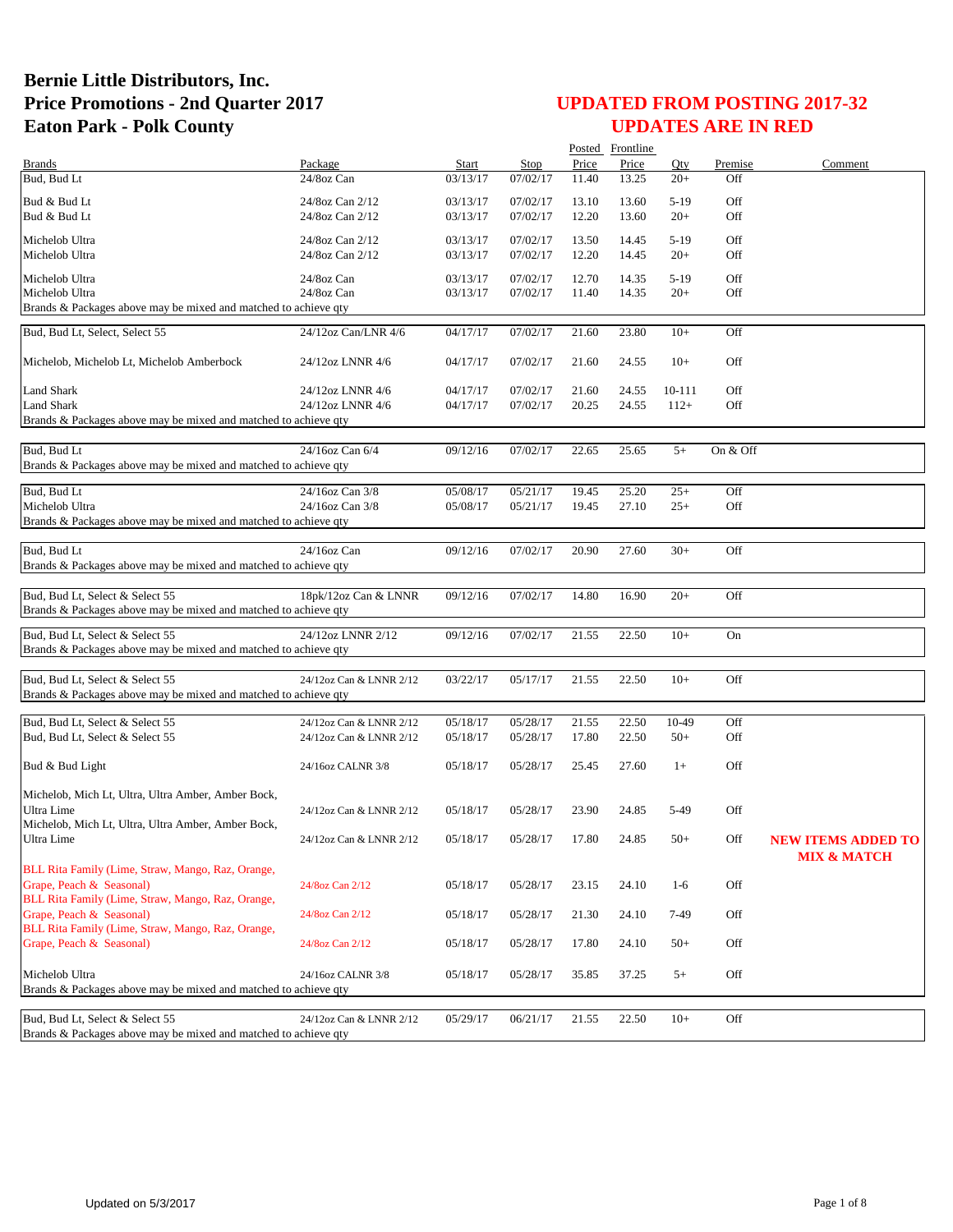|                                                                                   |                         |          |             |       | Posted Frontline |           |         |         |
|-----------------------------------------------------------------------------------|-------------------------|----------|-------------|-------|------------------|-----------|---------|---------|
| <b>Brands</b>                                                                     | Package                 | Start    | <b>Stop</b> | Price | Price            | Otv       | Premise | Comment |
| Bud, Bud Lt, Select & Select 55                                                   | 24/12oz Can & LNNR 2/12 | 06/22/17 | 07/02/17    | 21.55 | 22.50            | 10-49     | Off     |         |
| Bud, Bud Lt, Select & Select 55                                                   | 24/12oz Can & LNNR 2/12 | 06/22/17 | 07/02/17    | 17.80 | 22.50            | $50+$     | Off     |         |
| Bud & Bud Light                                                                   | 24/16oz CALNR 3/8       | 06/22/17 | 07/02/17    | 25.45 | 27.60            | $1+$      | Off     |         |
| Michelob, Mich Lt, Ultra, Ultra Amber, Amber Bock,                                |                         |          |             |       |                  |           |         |         |
| Ultra Lime                                                                        | 24/12oz Can & LNNR 2/12 | 06/22/17 | 07/02/17    | 23.90 | 24.85            | 5-49      | Off     |         |
| Michelob, Mich Lt, Ultra, Ultra Amber, Amber Bock,                                |                         |          |             |       |                  |           |         |         |
| Ultra Lime                                                                        | 24/12oz Can & LNNR 2/12 | 06/22/17 | 07/02/17    | 17.80 | 24.85            | $50+$     | Off     |         |
|                                                                                   |                         |          |             |       |                  |           |         |         |
| Michelob Ultra<br>Brands & Packages above may be mixed and matched to achieve gty | 24/16oz CALNR 3/8       | 06/22/17 | 07/02/17    | 35.85 | 37.25            | $5+$      | Off     |         |
|                                                                                   |                         |          |             |       |                  |           |         |         |
| Bud, Bud Lt, Select & Select 55                                                   | 24/12oz Can             | 09/12/16 | 07/02/17    | 20.75 | 22.60            | 10-44     | Off     |         |
| Bud, Bud Lt, Select & Select 55                                                   | $24/12$ oz Can          | 09/12/16 | 07/02/17    | 19.75 | 22.60            | $45+$     | Off     |         |
| Bud, Bud Lt,                                                                      | 24/12oz LNNR            | 09/12/16 | 07/02/17    | 20.75 | 22.60            | 10-44     | Off     |         |
| Bud, Bud Lt,                                                                      | 24/12oz LNNR            | 09/12/16 | 07/02/17    | 19.75 | 22.60            | $45+$     | Off     |         |
|                                                                                   |                         |          |             |       |                  |           |         |         |
| <b>Bud Light Lime</b>                                                             | 24/12oz LNNR/Can        | 09/12/16 | 07/02/17    | 22.20 | 24.10            | 10-44     | Off     |         |
| <b>Bud Light Lime</b>                                                             | 24/12oz LNNR/Can        | 09/12/16 | 07/02/17    | 19.75 | 24.10            | $45+$     | Off     |         |
|                                                                                   |                         |          |             |       |                  |           |         |         |
| Michelob Ultra                                                                    | 24/12oz Can & LNNR      | 09/12/16 | 07/02/17    | 22.20 | 24.10            | 10-44     | Off     |         |
| Michelob Ultra                                                                    | 24/12oz Can & LNNR      | 09/12/16 | 07/02/17    | 20.70 | 24.10            | $45+$     | Off     |         |
| Brands & Packages above may be mixed and matched to achieve qty                   |                         |          |             |       |                  |           |         |         |
| Bud, Bud Lt                                                                       | 24/16oz CALNR           | 09/12/16 | 07/02/17    | 24.85 | 28.50            | $98+$     | Off     |         |
| Brands & Packages above may be mixed and matched to achieve qty                   |                         |          |             |       |                  |           |         |         |
|                                                                                   |                         |          |             |       |                  |           |         |         |
| Bud, Bud Lt                                                                       | 20/16oz CALNR           | 02/06/17 | 07/02/17    | 17.95 | 23.00            | $33+$     | Off     |         |
| Bud, Bud Lt                                                                       | 20/16oz CALNR           | 04/17/17 | 07/02/17    | 17.45 | 23.00            | $66+$     | Off     |         |
| Brands & Packages above may be mixed and matched to achieve qty                   |                         |          |             |       |                  |           |         |         |
|                                                                                   |                         |          |             |       |                  |           |         |         |
| Bud, Bud Light                                                                    | 20/16oz CALNR           | 04/03/17 | 07/02/17    | 18.85 | 28.50            | $1 - 143$ | On      |         |
| Bud, Bud Light                                                                    | 20/16oz CALNR           | 04/03/17 | 07/02/17    | 17.20 | 28.50            | $144+$    | On      |         |
| Bud, Bud Light                                                                    | 24/16oz ALNR/CALNR      | 04/03/17 | 07/02/17    | 23.00 | 28.50            | $1-49$    | On      |         |
| Bud, Bud Light                                                                    | 24/16oz ALNR/CALNR      | 04/03/17 | 07/02/17    | 22.75 | 28.50            | 50-143    | On      |         |
| Bud, Bud Light                                                                    | 24/16oz ALNR/CALNR      | 04/03/17 | 07/02/17    | 21.55 | 28.50            | $144+$    | On      |         |
|                                                                                   |                         |          |             |       |                  |           |         |         |
| Bud, Bud Light                                                                    | 24/16oz Holiday Alum    | 04/03/17 | 07/02/17    | 24.40 | 28.50            | $1 - 143$ | On      |         |
| Bud, Bud Light                                                                    | 24/16oz Holiday Alum    | 04/03/17 | 07/02/17    | 21.95 | 28.50            | $144+$    | On      |         |
|                                                                                   | 24/16oz ALNR 4/6        | 04/03/17 | 07/02/17    | 27.65 | 31.20            | $50+$     | On      |         |
| <b>Bud Light Lime</b>                                                             |                         |          |             |       |                  |           |         |         |
| Bud Lt Lime & Platinum                                                            | 24/16 CALNR 3/8         | 03/27/17 | 07/02/17    | 31.50 | 36.15            | $1-9$     | On      |         |
| Bud Lt Lime & Platinum                                                            | 24/16 CALNR 3/8         | 03/27/17 | 07/02/17    | 30.67 | 36.15            | $10+$     | On      |         |
|                                                                                   |                         |          |             |       |                  |           |         |         |
| Michelob Ultra                                                                    | 24/16oz CALNR           | 04/03/17 | 07/02/17    | 35.85 | 37.25            | $5+$      | On      |         |
| Brands & Packages above may be mixed and matched to achieve qty                   |                         |          |             |       |                  |           |         |         |
| Bud Lt Lime & Platinum                                                            | 24/16 CALNR 3/8         | 03/27/17 | 07/02/17    | 30.67 | 36.15            | $10+$     | On      |         |
| Brands & Packages above may be mixed and matched to achieve qty                   |                         |          |             |       |                  |           |         |         |
|                                                                                   |                         |          |             |       |                  |           |         |         |
| Oculto                                                                            | 24/12oz LNNR 2/12       | 09/12/16 | 07/02/17    | 26.65 | 29.90            | $20+$     | Off     |         |
| Brands & Packages above may be mixed and matched to achieve qty                   |                         |          |             |       |                  |           |         |         |
| BL Lime, Platinum, Black Crown, Mich Lt & Ultra                                   | 18/12oz LNNR/Cans       | 09/12/16 | 04/30/17    | 16.95 | 18.45            | $5 - 59$  | Off     |         |
| BL Lime, Platinum, Black Crown, Mich Lt & Ultra                                   | 18/12oz LNNR/Cans       | 09/12/16 | 04/30/17    | 15.85 | 18.45            | $60+$     | Off     |         |
|                                                                                   |                         |          |             |       |                  |           |         |         |
| Mich Ultra & Light                                                                | 18/12oz LNNR/Cans       | 05/01/17 | 07/02/17    | 16.95 | 18.45            | $5 - 59$  | Off     |         |
| Mich Ultra & Light                                                                | 18/12oz LNNR/Cans       | 05/01/17 | 07/02/17    | 15.85 | 18.45            | $60+$     | Off     |         |
| Brands & Packages above may be mixed and matched to achieve qty                   |                         |          |             |       |                  |           |         |         |
| Mich, Mic Lt, Ultra, Ultra Amber, Amberbock & Ultra                               |                         |          |             |       |                  |           |         |         |
| Lime Cactus                                                                       | 24/12oz Can/LNNR 2/12   | 11/24/16 | 05/17/17    | 23.90 | 24.85            | $5+$      | Off     |         |
| Michelob Ultra                                                                    | 24/16oz CALNR 3/8       | 11/24/16 | 05/17/17    | 35.85 | 37.25            | $5+$      | Off     |         |
| Brands & Packages above may be mixed and matched to achieve qty                   |                         |          |             |       |                  |           |         |         |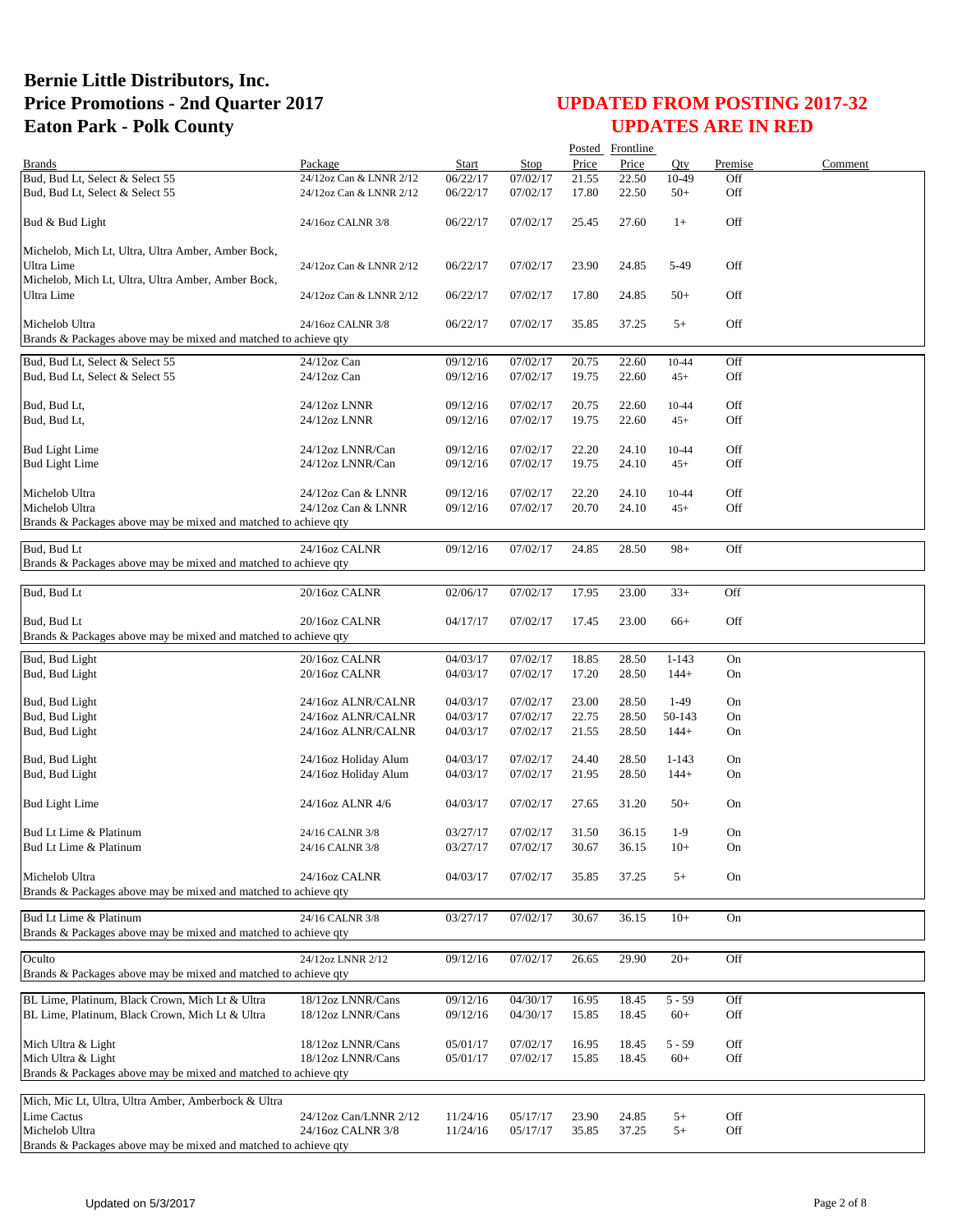|                                                                                                           |                        |          |          |       | Posted Frontline |              |            |                         |
|-----------------------------------------------------------------------------------------------------------|------------------------|----------|----------|-------|------------------|--------------|------------|-------------------------|
| <b>Brands</b>                                                                                             | Package                | Start    | Stop     | Price | Price            | Oty          | Premise    | Comment                 |
| Mich, Mic Lt, Ultra, Ultra Amber, Amberbock & Ultra                                                       |                        |          |          |       |                  |              |            |                         |
| Lime Cactus                                                                                               | 24/12oz Can/LNNR 2/12  | 05/29/17 | 06/21/17 | 23.90 | 24.85            | $5+$<br>$5+$ | Off<br>Off |                         |
| Michelob Ultra<br>Brands & Packages above may be mixed and matched to achieve qty                         | 24/16oz CALNR 3/8      | 05/29/17 | 06/21/17 | 35.85 | 37.25            |              |            |                         |
|                                                                                                           |                        |          |          |       |                  |              |            |                         |
| BL Lime, Platinum, Black Crown & Landshark                                                                | 24/12oz LNNR 2/12      | 09/12/16 | 07/02/17 | 20.45 | 24.10            | $10+$        | ON         |                         |
| BL Lime, Platinum & Landshark                                                                             | 24/12oz Cans 2/12      | 09/12/16 | 07/02/17 | 20.45 | 24.10            | $10+$        | <b>ON</b>  |                         |
| Brands & Packages above may be mixed and matched to achieve qty                                           |                        |          |          |       |                  |              |            |                         |
| BL Lime. Platinum & Black Crown                                                                           | 24/12oz Cans/LNNR 2/12 | 03/22/17 | 04/30/17 | 23.15 | 24.10            | $1+$         | Off        |                         |
|                                                                                                           |                        |          |          |       |                  |              |            |                         |
| BLL Rita Family (Lime, Straw, Mango, Raz, Orange, Grape,<br>Peach & Seasonal)                             | 24/8oz Can 2/12        | 03/22/17 | 04/30/17 | 23.15 | 24.10            | $1-6$        | Off        |                         |
| BLL Rita Family (Lime, Straw, Mango, Raz, Orange, Grape,                                                  |                        |          |          |       |                  |              |            |                         |
| Peach & Seasonal)                                                                                         | 24/8oz Can 2/12        | 03/22/17 | 04/30/17 | 21.30 | 24.10            | $7+$         | Off        |                         |
| Brands & Packages above may be mixed and matched to achieve qty                                           |                        |          |          |       |                  |              |            |                         |
| BL Lime, Platinum & Black Crown                                                                           | 24/12oz Cans/LNNR 2/12 | 05/01/17 | 05/07/17 | 23.15 | 24.10            | $1+$         | Off        |                         |
|                                                                                                           |                        |          |          |       |                  |              |            |                         |
| BLL Rita Family (Lime, Straw, Mango, Raz, Orange, Grape,                                                  |                        |          |          |       |                  |              |            |                         |
| Peach & Seasonal)<br>BLL Rita Family (Lime, Straw, Mango, Raz, Orange, Grape,                             | 24/8oz Can 2/12        | 05/01/17 | 05/07/17 | 23.15 | 24.10            | $1-6$        | Off        |                         |
| Peach & Seasonal)                                                                                         | 24/8oz Can 2/12        | 05/01/17 | 05/07/17 | 21.30 | 24.10            | $7 - 26$     | Off        |                         |
| BLL Rita Family (Lime, Straw, Mango, Raz, Orange, Grape,                                                  |                        |          |          |       |                  |              |            |                         |
| Peach & Seasonal)                                                                                         | 24/8oz Can 2/12        | 05/01/17 | 05/07/17 | 13.70 | 24.10            | $27+$        | Off        |                         |
| Brands & Packages above may be mixed and matched to achieve qty                                           |                        |          |          |       |                  |              |            |                         |
| BL Lime, Platinum & Black Crown                                                                           | 24/12oz Cans/LNNR 2/12 | 05/08/17 | 05/17/17 | 23.15 | 24.10            | $1+$         | Off        |                         |
|                                                                                                           |                        |          |          |       |                  |              |            |                         |
| BLL Rita Family (Lime, Straw, Mango, Raz, Orange, Grape,<br>Peach & Seasonal)                             | 24/8oz Can 2/12        |          |          |       |                  |              | Off        | <b>STOP DATE CHANGE</b> |
| BLL Rita Family (Lime, Straw, Mango, Raz, Orange, Grape,                                                  |                        | 05/08/17 | 05/17/17 | 23.15 | 24.10            | $1-6$        |            |                         |
| Peach & Seasonal)                                                                                         | 24/8oz Can 2/12        | 05/08/17 | 05/17/17 | 21.30 | 24.10            | $7+$         | Off        |                         |
| Brands & Packages above may be mixed and matched to achieve qty                                           |                        |          |          |       |                  |              |            |                         |
| BL Lime, Platinum & Black Crown                                                                           | 24/12oz Cans/LNNR 2/12 | 05/29/17 | 06/25/17 | 23.15 | 24.10            | $1+$         | Off        |                         |
|                                                                                                           |                        |          |          |       |                  |              |            |                         |
| BLL Rita Family (Lime, Straw, Mango, Raz, Orange, Grape,                                                  |                        |          |          |       |                  |              |            | <b>NEW DATES</b>        |
| Peach & Seasonal)                                                                                         | 24/8oz Can 2/12        | 05/29/17 | 06/25/17 | 23.15 | 24.10            | $1-6$        | Off        |                         |
| BLL Rita Family (Lime, Straw, Mango, Raz, Orange, Grape,<br>Peach & Seasonal)                             | 24/8oz Can 2/12        | 05/29/17 | 06/25/17 | 21.30 | 24.10            | $7+$         | Off        |                         |
| Brands & Packages above may be mixed and matched to achieve qty                                           |                        |          |          |       |                  |              |            |                         |
| BL Lime, Platinum & Black Crown                                                                           | 24/12oz Cans/LNNR 2/12 | 06/26/17 | 07/02/17 | 23.15 | 24.10            | $1+$         | Off        |                         |
|                                                                                                           |                        |          |          |       |                  |              |            |                         |
| BLL Rita Family (Lime, Straw, Mango, Raz, Orange, Grape,                                                  |                        |          |          |       |                  |              |            |                         |
| Peach & Seasonal)                                                                                         | 24/8oz Can 2/12        | 06/26/17 | 07/02/17 | 23.15 | 24.10            | $1-6$        | Off        |                         |
| BLL Rita Family (Lime, Straw, Mango, Raz, Orange, Grape,                                                  |                        |          |          |       |                  |              |            |                         |
| Peach & Seasonal)<br>BLL Rita Family (Lime, Straw, Mango, Raz, Orange, Grape,                             | 24/8oz Can 2/12        | 06/26/17 | 07/02/17 | 21.30 | 24.10            | $7-26$       | Off        |                         |
| Peach & Seasonal)                                                                                         | 24/8oz Can 2/12        | 06/26/17 | 07/02/17 | 13.70 | 24.10            | $27 +$       | Off        |                         |
| Brands & Packages above may be mixed and matched to achieve qty                                           |                        |          |          |       |                  |              |            |                         |
|                                                                                                           |                        |          |          |       |                  |              |            |                         |
| Bud Light Lime, Platinum & Black Crown<br>Brands & Packages above may be mixed and matched to achieve qty | 24/12oz LNNR 4/6       | 04/03/17 | 04/30/17 | 21.60 | 24.55            | $10+$        | Off        |                         |
|                                                                                                           |                        |          |          |       |                  |              |            |                         |
| Bud Lt Platinum & Black Crown                                                                             | 24/12oz LNNR 4/6       | 05/01/17 | 05/07/17 | 21.60 | 24.55            | $10+$        | Off        |                         |
|                                                                                                           |                        |          |          |       |                  |              |            |                         |
| <b>Bud Light Lime</b>                                                                                     | 24/12oz LNNR 4/6       | 05/01/17 | 05/07/17 | 21.60 | 24.55            | $10 - 14$    | Off        |                         |
| <b>Bud Light Lime</b>                                                                                     | 24/12oz LNNR 4/6       | 05/01/17 | 05/07/17 | 15.50 | 24.55            | $15+$        | Off        |                         |
| Brands & Packages above may be mixed and matched to achieve qty                                           |                        |          |          |       |                  |              |            |                         |
| Bud Light Lime, Platinum & Black Crown                                                                    | 24/12oz LNNR 4/6       | 05/08/17 | 07/02/17 | 21.60 | 24.55            | $10+$        | Off        |                         |
| Brands & Packages above may be mixed and matched to achieve qty                                           |                        |          |          |       |                  |              |            |                         |
|                                                                                                           |                        |          |          |       |                  |              |            |                         |
| Busch, Busch Lt, Nat Lt, Nat Ice & Rolling Rock                                                           | 24/12oz Can S/C        | 01/16/17 | 07/02/17 | 15.35 | 17.00            | 15-76        | Off        |                         |
| Busch, Busch Lt, Nat Lt, Nat Ice & Rolling Rock                                                           | 24/12oz Can S/C        | 01/16/17 | 07/02/17 | 13.80 | 17.00            | $77+$        | Off        |                         |
| Natty Daddy                                                                                               | 24/12oz Can S/C        | 01/16/17 | 07/02/17 | 15.35 | 16.10            | $1 - 4$      | Off        |                         |
| Natty Daddy                                                                                               | 24/12oz Can S/C        | 01/16/17 | 07/02/17 | 14.35 | 16.10            | 5-76         | Off        |                         |
| Natty Daddy                                                                                               | $24/12$ oz Can S/C     | 01/16/17 | 07/02/17 | 13.80 | 16.10            | $77+$        | Off        |                         |
| Brands & Packages above may be mixed and matched to achieve qty                                           |                        |          |          |       |                  |              |            |                         |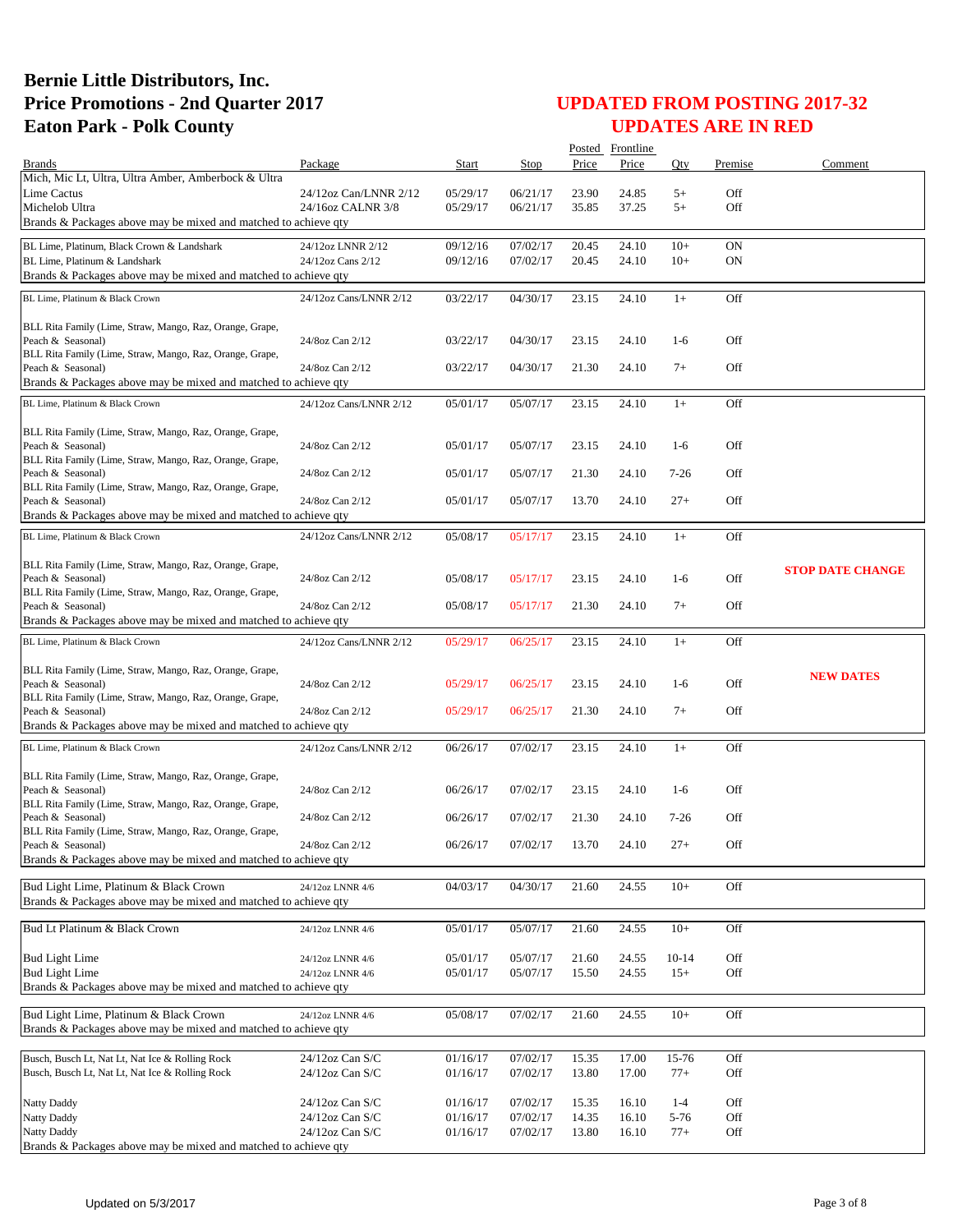|                                                                                                        |                     |          |                      |                | Posted Frontline |           |            |         |
|--------------------------------------------------------------------------------------------------------|---------------------|----------|----------------------|----------------|------------------|-----------|------------|---------|
| <b>Brands</b>                                                                                          | Package             | Start    | Stop                 | Price          | Price            | Oty       | Premise    | Comment |
| Busch, Busch Lt, Nat Lt, Nat Ice, Bud Ice, Rolling Rock                                                |                     |          |                      |                |                  |           |            |         |
| & Busch Ice<br>Busch, Busch Lt, Nat Lt, Nat Ice, Bud Ice, Rolling Rock                                 | 18/12oz Cans/LNNR   | 04/03/17 | 04/16/17             | 10.95          | 12.40            | 20-39     | Off        |         |
| & Busch Ice                                                                                            | 18/12oz Cans/LNNR   | 04/03/17 | 04/16/17             | 9.35           | 12.40            | $40+$     | Off        |         |
| Brands & Packages above may be mixed and matched to achieve qty                                        |                     |          |                      |                |                  |           |            |         |
|                                                                                                        |                     |          |                      |                |                  |           |            |         |
| Busch, Busch Lt, Nat Lt, Nat Ice, Bud Ice, Rolling Rock                                                |                     |          |                      |                |                  |           |            |         |
| & Busch Ice<br>Brands & Packages above may be mixed and matched to achieve qty                         | 18/12oz Cans/LNNR   | 04/17/17 | 07/02/17             | 9.35           | 12.40            | $40+$     | Off        |         |
|                                                                                                        |                     |          |                      |                |                  |           |            |         |
| King Cobra & High Gravity                                                                              | 24/16oz Can 6/4     | 09/12/16 | 07/02/17             | 17.75          | 19.55            | $5+$      | Off        |         |
| Brands & Packages above may be mixed and matched to achieve qty                                        |                     |          |                      |                |                  |           |            |         |
| Spiked Seltzer Family (Lime, Orange, Gpfrt, Cran)                                                      | 24/12oz LNR-Can 4/6 | 04/24/17 | 04/29/17             | \$19.20        | \$28.50          | $5+$      | Off        |         |
| Brands & Packages above may be mixed and matched to achieve qty                                        |                     |          |                      |                |                  |           |            |         |
|                                                                                                        |                     |          |                      |                |                  |           |            |         |
| Shock Top & Shock Top Sampler                                                                          | 24/12oz LNNR        | 09/12/16 | 07/02/17             | 19.70          | 27.75            | $56+$     | Off        |         |
| Shock Top & Shock Top Lemon                                                                            | 15/12oz Can         | 09/12/16 | 07/02/17             | 13.65          | 15.25            | $50+$     | Off        |         |
|                                                                                                        | 30/12oz Can 2/15    |          |                      |                |                  |           |            |         |
| Shock Top & Shock Top Lemon                                                                            |                     | 09/12/16 | 07/02/17             | 25.70          | 28.90            | $25+$     | Off        |         |
| Shock Top, Apple Wheat, Lemon, Pumpkin, Rasp, IPA, Winter<br>Combo, Choc, Pretzel, Ginger, Ruby Red    | 24/12oz LNNR 4/6    | 03/13/17 | 06/10/17             | 27.10          | 27.75            | $1-19$    | Off        |         |
| Shock Top, Apple Wheat, Lemon, Pumpkin, Rasp, IPA, Winter                                              |                     |          |                      |                |                  |           |            |         |
| Combo, Choc, Pretzel, Ginger, Ruby Red                                                                 | 24/12oz LNNR 4/6    | 03/13/17 | 06/10/17             | 26.10          | 27.75            | $20 - 55$ | Off        |         |
| Shock Top, Apple Wheat, Lemon, Pumpkin, Rasp, IPA, Winter<br>Combo, Choc, Pretzel, Ginger, Ruby Red    | 24/12oz LNNR 4/6    | 03/13/17 | 06/10/17             | 25.10          | 27.75            | 56-111    | Off        |         |
| Shock Top, Apple Wheat, Lemon, Pumpkin, Rasp, IPA, Winter                                              |                     |          |                      |                |                  |           |            |         |
| Combo, Choc, Pretzel, Ginger, Ruby Red                                                                 | 24/12oz LNNR 4/6    | 03/13/17 | 06/10/17             | 24.10          | 27.75            | $112+$    | Off        |         |
| Brands & Packages above may be mixed and matched to achieve qty                                        |                     |          |                      |                |                  |           |            |         |
| Shock Top, Apple Wheat, Lemon, Pumpkin, Rasp, IPA, Winter                                              |                     |          |                      |                |                  |           |            |         |
| Combo, Choc, Pretzel, Ginger, Ruby Red<br>Shock Top, Apple Wheat, Lemon, Pumpkin, Rasp, IPA, Winter    | 24/12oz LNNR 4/6    | 06/12/17 | 06/18/17             | 27.10          | 27.75            | $1-19$    | Off        |         |
| Combo, Choc, Pretzel, Ginger, Ruby Red                                                                 | 24/12oz LNNR 4/6    | 06/12/17 | 06/18/17             | 19.20          | 27.75            | $20+$     | Off        |         |
| Brands & Packages above may be mixed and matched to achieve qty                                        |                     |          |                      |                |                  |           |            |         |
| Shock Top, Apple Wheat, Lemon, Pumpkin, Rasp, IPA, Winter                                              |                     |          |                      |                |                  |           |            |         |
| Combo, Choc, Pretzel, Ginger, Ruby Red                                                                 | 24/12oz LNNR 4/6    | 06/19/17 | 09/02/17             | 27.10          | 27.75            | $1-19$    | Off        |         |
| Shock Top, Apple Wheat, Lemon, Pumpkin, Rasp, IPA, Winter                                              |                     |          |                      |                |                  |           |            |         |
| Combo, Choc, Pretzel, Ginger, Ruby Red<br>Shock Top, Apple Wheat, Lemon, Pumpkin, Rasp, IPA, Winter    | 24/12oz LNNR 4/6    | 06/19/17 | 09/02/17             | 26.10          | 27.75            | $20 - 55$ | Off        |         |
| Combo, Choc, Pretzel, Ginger, Ruby Red                                                                 | 24/12oz LNNR 4/6    | 06/19/17 | 09/02/17             | 25.10          | 27.75            | 56-111    | Off        |         |
| Shock Top, Apple Wheat, Lemon, Pumpkin, Rasp, IPA, Winter<br>Combo, Choc, Pretzel, Ginger, Ruby Red    | 24/12oz LNNR 4/6    | 06/19/17 | 09/02/17             | 24.10          | 27.75            | $112+$    | Off        |         |
| Brands & Packages above may be mixed and matched to achieve qty                                        |                     |          |                      |                |                  |           |            |         |
|                                                                                                        |                     |          |                      |                |                  |           |            |         |
| Wild Blue & Redbridge                                                                                  | 24/12oz LNNR 4/6    | 11/14/16 | 07/02/17             | 28.65          | 29.35            | $28+$     | Off        |         |
| Brands & Packages above may be mixed and matched to achieve qty                                        |                     |          |                      |                |                  |           |            |         |
|                                                                                                        | 24/12oz LNNR 4/6    |          |                      |                |                  |           |            |         |
| Kirin Ichiban & Kirin Light<br>Brands & Packages above may be mixed and matched to achieve qty         |                     | 11/14/16 | 07/02/17             | 23.50          | 27.75            | $10+$     | Off        |         |
|                                                                                                        |                     |          |                      |                |                  |           |            |         |
| Becks, Lt, Dark, Oktob, Sapphire, Becks NA & Bass                                                      | 24/12oz LNNR 4/6    | 09/12/16 | 05/21/17             | 22.05          | 24.55            | 56-111    | Off        |         |
| Becks, Lt, Dark, Oktob, Sapphire, Becks NA & Bass                                                      | 24/12oz LNNR 4/6    | 09/12/16 | 05/21/17             | 19.80          | 24.55            | $112+$    | Off        |         |
| Brands & Packages above may be mixed and matched to achieve qty                                        |                     |          |                      |                |                  |           |            |         |
| Becks, Lt, Dark, Oktob, Sapphire                                                                       | 24/12oz LNNR 4/6    | 05/22/17 | 05/28/17             | 15.85          | 24.55            | $20+$     | Off        |         |
|                                                                                                        |                     |          |                      |                |                  |           |            |         |
| Bass Ale & Beck's NA                                                                                   | 24/12oz LNNR 4/6    | 05/22/17 | 05/28/17             | 22.05          | 24.55            | 56-111    | Off        |         |
| Bass Ale & Beck's NA<br>Brands & Packages above may be mixed and matched to achieve qty                | 24/12oz LNNR 4/6    | 05/22/17 | 05/28/17             | 19.80          | 24.55            | $112+$    | Off        |         |
|                                                                                                        |                     |          |                      |                |                  |           |            |         |
| Becks, Lt, Dark, Oktob, Sapphire, Becks NA & Bass<br>Becks, Lt, Dark, Oktob, Sapphire, Becks NA & Bass | 24/12oz LNNR 4/6    | 05/29/17 | 07/02/17<br>07/02/17 | 22.05<br>19.80 | 24.55<br>24.55   | 56-111    | Off<br>Off |         |
| Brands & Packages above may be mixed and matched to achieve qty                                        | 24/12oz LNNR 4/6    | 05/29/17 |                      |                |                  | $112+$    |            |         |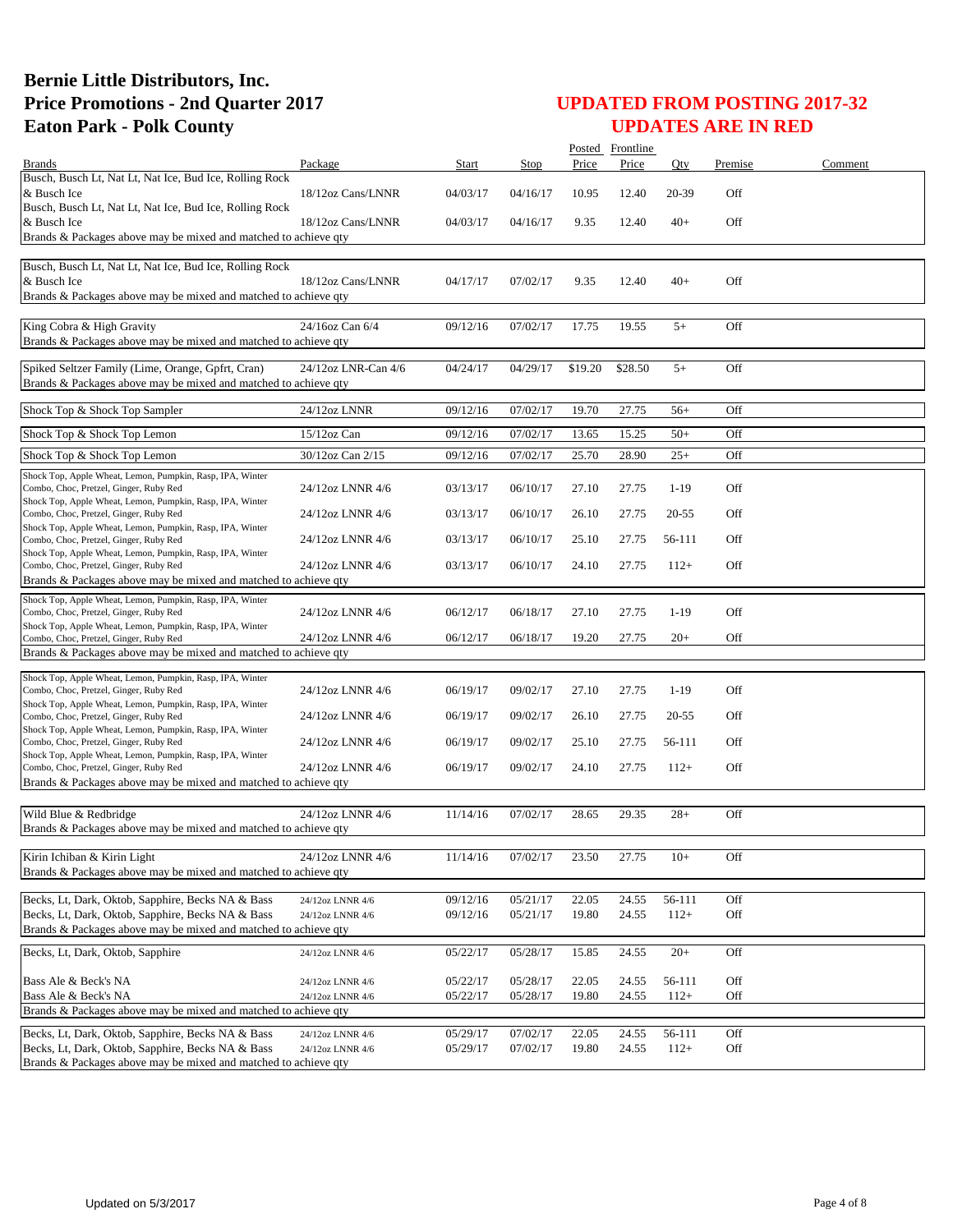|                                                                          |                       |          |          |       | Posted Frontline |         |         |         |
|--------------------------------------------------------------------------|-----------------------|----------|----------|-------|------------------|---------|---------|---------|
| <b>Brands</b>                                                            | Package               | Start    | Stop     | Price | Price            | Oty     | Premise | Comment |
| Becks, Light, Dark, Oktoberfest, Sapphire & Bass                         | 24/12oz LNNR/CAN 2/12 | 03/06/17 | 04/16/17 | 20.35 | 24.10            | 56-111  | Off     |         |
| Becks, Light, Dark, Oktoberfest, Sapphire & Bass                         | 24/12oz LNNR/CAN 2/12 | 03/06/17 | 04/16/17 | 19.80 | 24.10            | $112+$  | Off     |         |
| Land Shark                                                               | 24/12oz LNNR/CAN 2/12 | 03/06/17 | 04/16/17 | 22.15 | 24.10            | 56-111  | Off     |         |
| <b>Land Shark</b>                                                        | 24/12oz LNNR/CAN 2/12 | 03/06/17 | 04/16/17 | 20.35 | 24.10            | $112+$  | Off     |         |
| Brands & Packages above may be mixed and matched to achieve qty          |                       |          |          |       |                  |         |         |         |
| Becks, Light, Dark, Oktoberfest, Sapphire & Bass                         | 24/12oz LNNR/CAN 2/12 | 04/17/17 | 04/23/17 | 19.20 | 24.10            | $10+$   | Off     |         |
|                                                                          |                       |          |          |       |                  |         |         |         |
| Land Shark                                                               | 24/12oz LNNR/CAN 2/12 | 04/17/17 | 04/23/17 | 19.20 | 24.10            | $10+$   | Off     |         |
| Brands & Packages above may be mixed and matched to achieve qty          |                       |          |          |       |                  |         |         |         |
| Becks, Light, Dark, Oktoberfest, Sapphire & Bass                         | 24/12oz LNNR/CAN 2/12 | 04/24/17 | 05/07/17 | 20.35 | 24.10            | 56-111  | Off     |         |
| Becks, Light, Dark, Oktoberfest, Sapphire & Bass                         | 24/12oz LNNR/CAN 2/12 | 04/24/17 | 05/07/17 | 19.80 | 24.10            | $112+$  | Off     |         |
|                                                                          |                       |          |          |       |                  |         |         |         |
| Land Shark                                                               | 24/12oz LNNR/CAN 2/12 | 04/24/17 | 05/07/17 | 22.15 | 24.10            | 56-111  | Off     |         |
| <b>Land Shark</b>                                                        | 24/12oz LNNR/CAN 2/12 | 04/24/17 | 05/07/17 | 20.35 | 24.10            | $112+$  | Off     |         |
| Brands & Packages above may be mixed and matched to achieve qty          |                       |          |          |       |                  |         |         |         |
| Becks, Light, Dark, Oktoberfest, Sapphire & Bass                         | 24/12oz LNNR/CAN 2/12 | 05/08/17 | 05/14/17 | 19.20 | 24.10            | $10+$   | Off     |         |
|                                                                          |                       |          |          |       |                  |         |         |         |
| Land Shark                                                               | 24/12oz LNNR/CAN 2/12 | 05/08/17 | 05/14/17 | 19.20 | 24.10            | $10+$   | Off     |         |
| Brands & Packages above may be mixed and matched to achieve gty          |                       |          |          |       |                  |         |         |         |
| Becks, Light, Dark, Oktoberfest, Sapphire & Bass                         | 24/12oz LNNR/CAN 2/12 | 05/15/17 | 06/11/17 | 20.35 | 24.10            | 56-111  | Off     |         |
| Becks, Light, Dark, Oktoberfest, Sapphire & Bass                         | 24/12oz LNNR/CAN 2/12 | 05/15/17 | 06/11/17 | 19.80 | 24.10            | $112+$  | Off     |         |
|                                                                          |                       |          |          |       |                  |         |         |         |
| Land Shark                                                               | 24/12oz LNNR/CAN 2/12 | 05/15/17 | 06/11/17 | 22.15 | 24.10            | 56-111  | Off     |         |
| <b>Land Shark</b>                                                        | 24/12oz LNNR/CAN 2/12 | 05/15/17 | 06/11/17 | 20.35 | 24.10            | $112+$  | Off     |         |
| Brands & Packages above may be mixed and matched to achieve qty          |                       |          |          |       |                  |         |         |         |
| Becks, Light, Dark, Oktoberfest, Sapphire & Bass                         | 24/12oz LNNR/CAN 2/12 | 06/12/17 | 06/18/17 | 20.20 | 24.10            | $10+$   | Off     |         |
|                                                                          |                       |          |          |       |                  |         |         |         |
| Land Shark                                                               | 24/12oz LNNR/CAN 2/12 | 06/12/17 | 06/18/17 | 20.20 | 24.10            | $10+$   | Off     |         |
| Brands & Packages above may be mixed and matched to achieve qty          |                       |          |          |       |                  |         |         |         |
| Becks, Light, Dark, Oktoberfest, Sapphire & Bass                         | 24/12oz LNNR/CAN 2/12 | 06/19/17 | 07/09/17 | 20.35 | 24.10            | 56-111  | Off     |         |
| Becks, Light, Dark, Oktoberfest, Sapphire & Bass                         | 24/12oz LNNR/CAN 2/12 | 06/19/17 | 07/09/17 | 19.80 | 24.10            | $112+$  | Off     |         |
|                                                                          |                       |          |          |       |                  |         |         |         |
| Land Shark                                                               | 24/12oz LNNR/CAN 2/12 | 06/19/17 | 07/09/17 | 22.15 | 24.10            | 56-111  | Off     |         |
| <b>Land Shark</b>                                                        | 24/12oz LNNR/CAN 2/12 | 06/19/17 | 07/09/17 | 20.35 | 24.10            | $112+$  | Off     |         |
| Brands & Packages above may be mixed and matched to achieve qty          |                       |          |          |       |                  |         |         |         |
| Beck's, Sapphire, Black Crown, BL Lime, Platinum,                        |                       |          |          |       |                  |         |         |         |
| Michelob Ultra & Landshark                                               | 24/16oz CAN 6/4       | 02/06/17 | 07/02/17 | 25.75 | 28.00            | $1-2$   | Off     |         |
| Beck's, Sapphire, Black Crown, BL Lime, Platinum,                        |                       |          |          |       |                  |         |         |         |
| Michelob Ultra & Landshark                                               | 24/16oz CAN 6/4       | 02/06/17 | 07/02/17 | 24.90 | 28.00            | $3+$    | Off     |         |
|                                                                          |                       |          |          |       |                  |         |         |         |
| Shock Top, Apple, Lemon, Pumpkin, Shockolate &                           |                       |          |          |       |                  |         |         |         |
| <b>Twisted Pretzel</b>                                                   | 24/16oz CAN 6/4       | 02/06/17 | 07/02/17 | 29.80 | 33.50            | $1 - 2$ | Off     |         |
| Shock Top, Apple, Lemon, Pumpkin, Shockolate &<br><b>Twisted Pretzel</b> | 24/16oz CAN 6/4       |          | 07/02/17 |       |                  |         | Off     |         |
|                                                                          |                       | 02/06/17 |          | 24.90 | 33.50            | $3+$    |         |         |
| Goose 312, IPA, Green Line & Four Star Pilsner                           | 24/16oz CAN 6/4       | 02/06/17 | 07/02/17 | 29.80 | 31.95            | $1 - 2$ | Off     |         |
| Goose 312, IPA, Green Line & Four Star Pilsner                           | 24/16oz CAN 6/4       | 02/06/17 | 07/02/17 | 24.90 | 31.95            | $3+$    | Off     |         |
|                                                                          |                       |          |          |       |                  |         |         |         |
| Bud Chelada, Bud Lt Chelada                                              | 24/16oz Can 6/4       | 02/06/17 | 07/02/17 | 29.80 | 33.50            | $1+$    | Off     |         |
|                                                                          |                       |          |          |       |                  |         |         |         |
| Rita Splash (Lime, Strawberry & Pineapple)                               | 24/16oz CAN 4/6       | 02/06/17 | 07/02/17 | 29.80 | 37.50            | $1+$    | Off     |         |
| BL Lime Rita Family & Oculto                                             |                       |          |          |       |                  |         |         |         |
| Brands & Packages above may be mixed and matched to achieve qty          | 24/16oz CAN 6/4       | 02/06/17 | 07/02/17 | 29.80 | 37.50            | $1+$    | Off     |         |
|                                                                          |                       |          |          |       |                  |         |         |         |
| <b>Boddington's Pub</b>                                                  | 24/16oz CAN 6/4       | 01/04/16 | 07/02/17 | 39.15 | 41.75            | $72+$   | Off     |         |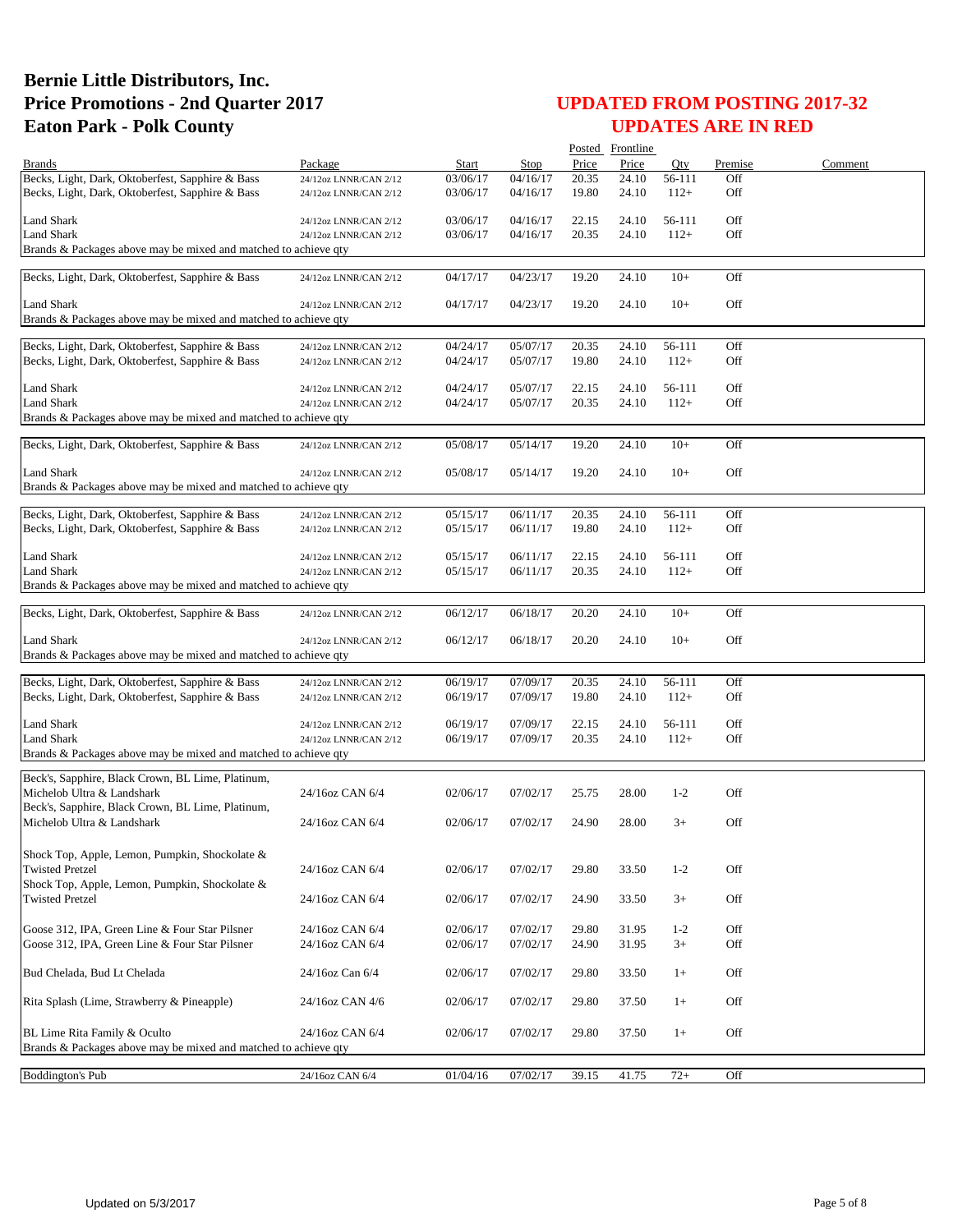|                                                                                                                                                                                                                                             |                               |                      |                      |                | Posted Frontline |                    |            |         |
|---------------------------------------------------------------------------------------------------------------------------------------------------------------------------------------------------------------------------------------------|-------------------------------|----------------------|----------------------|----------------|------------------|--------------------|------------|---------|
| <b>Brands</b>                                                                                                                                                                                                                               | Package                       | Start                | Stop                 | Price          | Price            | Otv                | Premise    | Comment |
| BP Blueberry, Oktoberfest, Pumpkin, Summer, Winter, Spring,<br>Toasted Lager, Hoptical Illusion, Mosaic Session IPA & Honey<br>Robber<br>BP Blueberry, Oktoberfest, Pumpkin, Summer, Winter, Spring,                                        | 24/12oz LNNR 4/6              | 03/20/17             | 06/18/17             | 27.70          | 30.90            | $25 - 55$          | Off        |         |
| Toasted Lager, Hoptical Illusion, Mosaic Session IPA & Honey<br>Robber                                                                                                                                                                      | 24/12oz LNNR 4/6              | 03/20/17             | 06/18/17             | 26.70          | 30.90            | 56+                | Off        |         |
| Goose 312, 312 Pale Ale, Honkers, IPA, Winter, Summer, Harvest<br>Ale, Sixth Day, Endless IPA, Rambler IPA, Oktob, 10 Hills Pale Ale,<br>Four Star, Green Line, Preseason<br>Goose 312, 312 Pale Ale, Honkers, IPA, Winter, Summer, Harvest | 24/12oz LNNR/Can 4/6          | 03/20/17             | 06/18/17             | 27.70          | 30.90            | $25 - 55$          | Off        |         |
| Ale, Sixth Day, Endless IPA, Rambler IPA, Oktob, 10 Hills Pale Ale,<br>Four Star, Green Line, Preseason<br>Brands & Packages above may be mixed and matched to achieve qty                                                                  | 24/12oz LNNR/Can 4/6          | 03/20/17             | 06/18/17             | 26.70          | 30.90            | $56+$              | Off        |         |
| BP Blueberry, Oktoberfest, Pumpkin, Summer, Winter, Spring,                                                                                                                                                                                 |                               |                      |                      |                |                  |                    |            |         |
| Toasted Lager, Hoptical Illusion, Mosaic Session IPA & Honey<br>Robber                                                                                                                                                                      | 24/12oz LNNR 4/6              | 06/19/17             | 06/25/17             | 19.20          | 30.90            | $10+$              | Off        |         |
| Goose 312, 312 Pale Ale, Honkers, IPA, Winter, Summer, Harvest<br>Ale, Sixth Day, Endless IPA, Rambler IPA, Oktob, 10 Hills Pale Ale,<br>Four Star, Green Line, Preseason<br>Goose 312, 312 Pale Ale, Honkers, IPA, Winter, Summer, Harvest | 24/12oz LNNR/Can 4/6          | 06/19/17             | 06/25/17             | 27.70          | 30.90            | $25 - 55$          | Off        |         |
| Ale, Sixth Day, Endless IPA, Rambler IPA, Oktob, 10 Hills Pale Ale,<br>Four Star, Green Line, Preseason<br>Brands & Packages above may be mixed and matched to achieve gty                                                                  | 24/12oz LNNR/Can 4/6          | 06/19/17             | 06/25/17             | 26.70          | 30.90            | $56+$              | Off        |         |
| BP Blueberry, Oktoberfest, Pumpkin, Summer, Winter, Spring,<br>Toasted Lager, Hoptical Illusion, Mosaic Session IPA & Honey<br>Robber<br>BP Blueberry, Oktoberfest, Pumpkin, Summer, Winter, Spring,                                        | 24/12oz LNNR 4/6              | 06/26/17             | 09/30/17             | 27.70          | 30.90            | $25 - 55$          | Off        |         |
| Toasted Lager, Hoptical Illusion, Mosaic Session IPA & Honey<br>Robber                                                                                                                                                                      | 24/12oz LNNR 4/6              | 06/26/17             | 09/30/17             | 26.70          | 30.90            | $56+$              | Off        |         |
| Goose 312, 312 Pale Ale, Honkers, IPA, Winter, Summer, Harvest<br>Ale, Sixth Day, Endless IPA, Rambler IPA, Oktob, 10 Hills Pale Ale,<br>Four Star, Green Line, Preseason<br>Goose 312, 312 Pale Ale, Honkers, IPA, Winter, Summer, Harvest | 24/12oz LNNR/Can 4/6          | 06/26/17             | 09/30/17             | 27.70          | 30.90            | $25 - 55$          | Off        |         |
| Ale, Sixth Day, Endless IPA, Rambler IPA, Oktob, 10 Hills Pale Ale,<br>Four Star, Green Line, Preseason<br>Brands & Packages above may be mixed and matched to achieve qty                                                                  | 24/12oz LNNR/Can 4/6          | 06/26/17             | 09/30/17             | 26.70          | 30.90            | $56+$              | Off        |         |
|                                                                                                                                                                                                                                             |                               |                      |                      |                |                  |                    |            |         |
| Shock Top, Wheat IPA, Lemon, Pumpkin, Variety, Apple, Winter,<br>Honey Bourbon, Choc, Pretzel, Ginger & Ruby Red                                                                                                                            | 24/12oz LNNR/Can 2/12         | 01/23/17             | 07/02/17             | 24.60          | 27.75            | 14-55              | Off        |         |
| Shock Top, Wheat IPA, Lemon, Pumpkin, Variety, Apple, Winter,<br>Honey Bourbon, Choc, Pretzel, Ginger & Ruby Red                                                                                                                            | 24/12oz LNNR/Can 2/12         | 01/23/17             | 07/02/17             | 23.60          | 27.75            | 56-111             | Off        |         |
| Shock Top, Wheat IPA, Lemon, Pumpkin, Variety, Apple, Winter,<br>Honey Bourbon, Choc, Pretzel, Ginger & Ruby Red                                                                                                                            | 24/12oz LNNR/Can 2/12         | 01/23/17             | 07/02/17             | 22.60          | 27.75            | $112+$             | Off        |         |
| Goose 312, 312 Pale, Honkers, IPA, Winter, Summer, Fall, Harvest<br>Ale, Endless IPA, Winter, Four Star, Green Line, Seasonals                                                                                                              | 24/12oz LNNR/CN 2/12          | 01/23/17             | 07/02/17             | 26.25          | 29.65            | 14-55              | Off        |         |
| Goose 312, 312 Pale, Honkers, IPA, Winter, Summer, Fall, Harvest<br>Ale, Endless IPA, Winter, Four Star, Green Line, Seasonals<br>Brands & Packages above may be mixed and matched to achieve qty                                           | 24/12oz LNNR/CN 2/12          | 01/23/17             | 07/02/17             | 25.25          | 29.65            | $56+$              | Off        |         |
|                                                                                                                                                                                                                                             |                               |                      |                      |                |                  |                    |            |         |
| Goose Seasonal Sampler<br>Goose Seasonal Sampler                                                                                                                                                                                            | 24/12oz Can<br>$24/12$ oz Can | 01/02/17<br>01/02/17 | 07/02/17<br>07/02/17 | 25.45<br>24.45 | 28.85<br>28.85   | $14 - 55$<br>$56+$ | Off<br>Off |         |
| Brands & Packages above may be mixed and matched to achieve qty                                                                                                                                                                             |                               |                      |                      |                |                  |                    |            |         |
| Goose Seasonal Sampler                                                                                                                                                                                                                      | 24/12oz LNNR                  | 01/02/17             | 07/02/17             | 26.80          | 28.85            | $10-55$            | Off        |         |
| Goose Seasonal Sampler                                                                                                                                                                                                                      | 24/12oz LNNR                  | 01/02/17             | 07/02/17             | 25.50          | 28.85            | 56-111             | Off        |         |
| Goose Seasonal Sampler                                                                                                                                                                                                                      | 24/12oz LNNR                  | 01/02/17             | 07/02/17             | 24.50          | 28.85            | $112+$             | Off        |         |
| Brands & Packages above may be mixed and matched to achieve qty                                                                                                                                                                             |                               |                      |                      |                |                  |                    |            |         |
| Stella Artois                                                                                                                                                                                                                               | 20/9.6oz LNR                  | 09/12/16             | 07/02/17             | 19.90          | 21.95            | $3+$               | Off        |         |
|                                                                                                                                                                                                                                             |                               |                      |                      |                |                  |                    |            |         |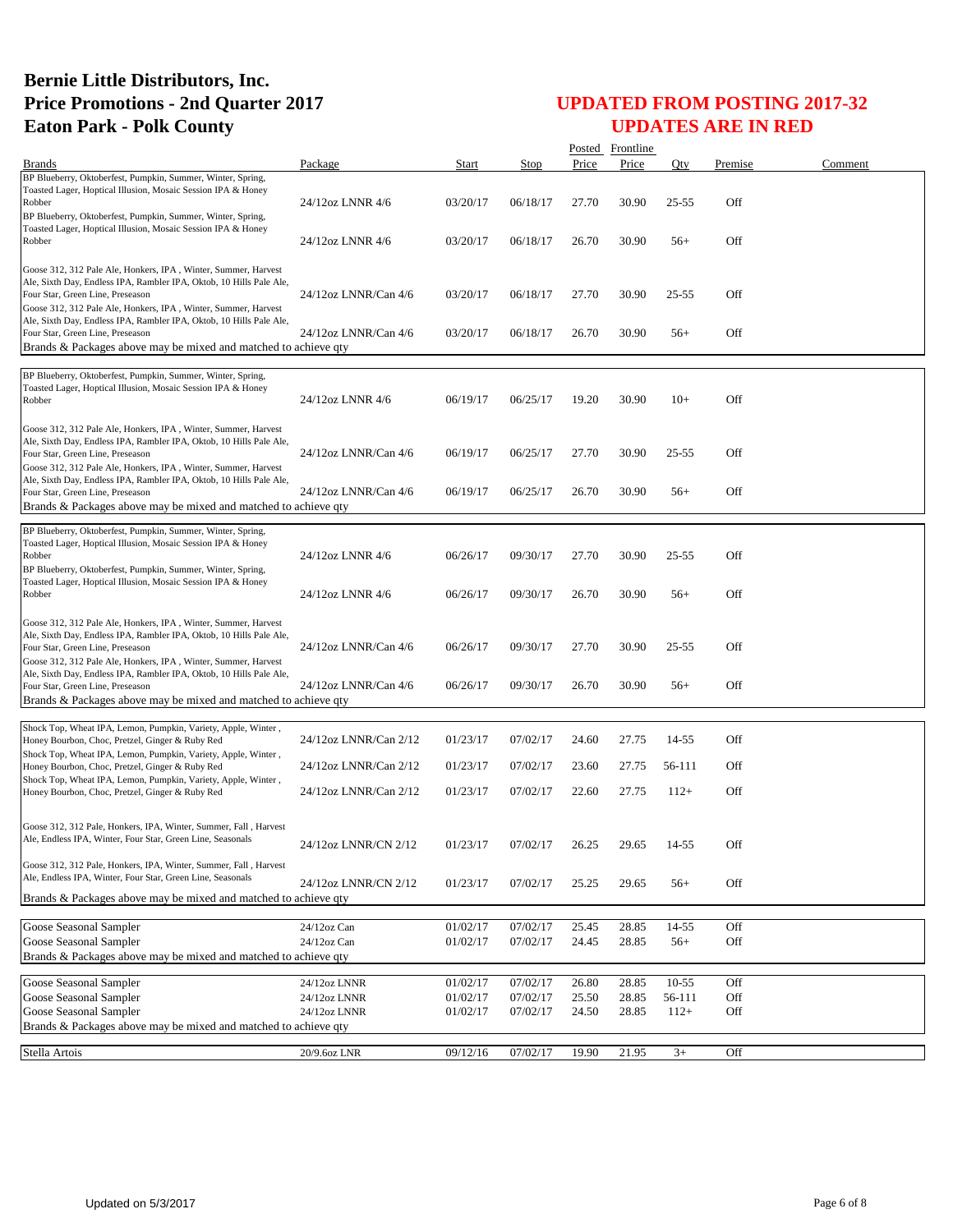|                                                                  |                                                 |          |          |       | Posted Frontline |          |          |         |
|------------------------------------------------------------------|-------------------------------------------------|----------|----------|-------|------------------|----------|----------|---------|
| <b>Brands</b>                                                    | Package                                         | Start    | Stop     | Price | Price            | Oty      | Premise  | Comment |
| Stella Artois, Cidre, Hoegaarden, Leffe Blonde/Brown             | 24/11.2oz LNNR/CN 4/6                           | 04/03/17 | 04/23/17 | 26.40 | 32.55            | 56-111   | Off      |         |
| Stella Artois, Cidre, Hoegaarden, Leffe Blonde/Brown             | 24/11.2oz LNNR/CN 4/6                           | 04/03/17 | 04/23/17 | 25.75 | 32.55            | 112-215  | Off      |         |
| Stella Artois, Cidre, Hoegaarden, Leffe Blonde/Brown             | 24/11.2oz LNNR/CN 4/6                           | 04/03/17 | 04/23/17 | 24.46 | 32.55            | $216+$   | Off      |         |
|                                                                  |                                                 |          |          |       |                  |          |          |         |
|                                                                  | 24/11.2oz LNNR/Can 2/12 &                       |          |          |       |                  |          |          |         |
| Stella, Stella Cidre, Hoegaarden, Belgian Sampler                | 20/14.9oz Can 2/12                              | 04/03/17 | 04/23/17 | 30.30 | 33.30            | $1 - 4$  | Off      |         |
| Stella, Stella Cidre, Hoegaarden, Belgian Sampler                | 24/11.2oz LNNR/Can 2/12 &                       |          |          |       |                  |          |          |         |
|                                                                  | 20/14.9oz Can 2/12                              | 04/03/17 | 04/23/17 | 27.00 | 33.30            | $5 - 55$ | Off      |         |
| Stella, Stella Cidre, Hoegaarden, Belgian Sampler                | 24/11.2oz LNNR/Can 2/12 &                       |          |          |       |                  |          |          |         |
|                                                                  | 20/14.9oz Can 2/12                              | 04/03/17 | 04/23/17 | 26.40 | 33.30            | 56-111   | Off      |         |
| Stella, Stella Cidre, Hoegaarden, Belgian Sampler                | 24/11.2oz LNNR/Can 2/12 &<br>20/14.9oz Can 2/12 | 04/03/17 | 04/23/17 | 25.75 | 33.30            | $112+$   | Off      |         |
| Brands & Packages above may be mixed and matched to achieve qty  |                                                 |          |          |       |                  |          |          |         |
|                                                                  |                                                 |          |          |       |                  |          |          |         |
| Stella Artois, Cidre, Hoegaarden, Leffe Blonde/Brown             | 24/11.2oz LNNR 4/6                              | 04/24/17 | 04/30/17 | 26.40 | 32.55            | 56-111   | Off      |         |
| Stella Artois, Cidre, Hoegaarden, Leffe Blonde/Brown             | 24/11.2oz LNNR 4/6                              | 04/24/17 | 04/30/17 | 25.75 | 32.55            | 112-215  | Off      |         |
| Stella Artois, Cidre, Hoegaarden, Leffe Blonde/Brown             | 24/11.2oz LNNR 4/6                              | 04/24/17 | 04/30/17 | 24.46 | 32.55            | $216+$   | Off      |         |
|                                                                  |                                                 |          |          |       |                  |          |          |         |
| Stella Artois                                                    | 24/11.2oz Can 4/6                               | 04/24/17 | 04/30/17 | 21.60 | 32.55            | $10+$    | Off      |         |
|                                                                  |                                                 |          |          |       |                  |          |          |         |
|                                                                  |                                                 |          |          |       |                  |          |          |         |
| Stella, Stella Cidre, Hoegaarden, Belgian Sampler                | 24/11.2oz LNNR/Can 2/12 &                       |          |          |       |                  |          |          |         |
|                                                                  | 20/14.9oz Can 2/12                              | 04/24/17 | 04/30/17 | 30.30 | 33.30            | $1-4$    | Off      |         |
| Stella, Stella Cidre, Hoegaarden, Belgian Sampler                | 24/11.2oz LNNR/Can 2/12 &<br>20/14.9oz Can 2/12 | 04/24/17 | 04/30/17 | 27.00 | 33.30            | $5 - 55$ | Off      |         |
|                                                                  | 24/11.2oz LNNR/Can 2/12 &                       |          |          |       |                  |          |          |         |
| Stella, Stella Cidre, Hoegaarden, Belgian Sampler                | 20/14.9oz Can 2/12                              | 04/24/17 | 04/30/17 | 26.40 | 33.30            | 56-111   | Off      |         |
|                                                                  | 24/11.2oz LNNR/Can 2/12 &                       |          |          |       |                  |          |          |         |
| Stella, Stella Cidre, Hoegaarden, Belgian Sampler                | 20/14.9oz Can 2/12                              | 04/24/17 | 04/30/17 | 25.75 | 33.30            | $112+$   | Off      |         |
| Brands & Packages above may be mixed and matched to achieve qty  |                                                 |          |          |       |                  |          |          |         |
|                                                                  |                                                 |          |          |       |                  |          |          |         |
| Stella Artois, Cidre, Hoegaarden, Leffe Blonde/Brown             | 24/11.2oz LNNR/CN 4/6                           | 05/01/17 | 07/02/17 | 26.40 | 32.55            | 56-111   | Off      |         |
| Stella Artois, Cidre, Hoegaarden, Leffe Blonde/Brown             | 24/11.2oz LNNR/CN 4/6                           | 05/01/17 | 07/02/17 | 25.75 | 32.55            | 112-215  | Off      |         |
| Stella Artois, Cidre, Hoegaarden, Leffe Blonde/Brown             | 24/11.2oz LNNR/CN 4/6                           | 05/01/17 | 07/02/17 | 24.46 | 32.55            | $216+$   | Off      |         |
|                                                                  |                                                 |          |          |       |                  |          |          |         |
|                                                                  | 24/11.2oz LNNR/Can 2/12 &                       |          |          |       |                  |          |          |         |
| Stella, Stella Cidre, Hoegaarden, Belgian Sampler                | 20/14.9oz Can 2/12                              | 05/01/17 | 07/02/17 | 30.30 | 33.30            | $1-4$    | Off      |         |
| Stella, Stella Cidre, Hoegaarden, Belgian Sampler                | 24/11.2oz LNNR/Can 2/12 &                       |          |          |       |                  |          |          |         |
|                                                                  | 20/14.9oz Can 2/12                              | 05/01/17 | 07/02/17 | 27.00 | 33.30            | $5 - 55$ | Off      |         |
| Stella, Stella Cidre, Hoegaarden, Belgian Sampler                | 24/11.2oz LNNR/Can 2/12 &<br>20/14.9oz Can 2/12 | 05/01/17 | 07/02/17 | 26.40 |                  | 56-111   | Off      |         |
|                                                                  | 24/11.2oz LNNR/Can 2/12 &                       |          |          |       | 33.30            |          |          |         |
| Stella, Stella Cidre, Hoegaarden, Belgian Sampler                | 20/14.9oz Can 2/12                              | 05/01/17 | 07/02/17 | 25.75 | 33.30            | $112+$   | Off      |         |
| Brands & Packages above may be mixed and matched to achieve qty  |                                                 |          |          |       |                  |          |          |         |
|                                                                  |                                                 |          |          |       |                  |          |          |         |
| Montejo                                                          | 24/12oz Can 2/12                                | 11/14/16 | 07/02/17 | 19.95 | 23.00            | $5+$     | Off & On |         |
| Kona Longboard, Fire Rock, Pipeline, Wailua Wheat, Koko Brown,   |                                                 |          |          |       |                  |          |          |         |
| Castaway, Big Wave, Lemongrass & Lavaman                         | 24/12oz LNNR 4/6                                | 05/01/17 | 05/28/17 | 25.56 | 28.76            | 15-24    | On & Off |         |
| Kona Longboard, Fire Rock, Pipeline, Wailua Wheat, Koko Brown,   |                                                 |          |          |       |                  |          |          |         |
| Castaway, Big Wave, Lemongrass & Lavaman                         | 24/12oz LNNR 4/6                                | 05/01/17 | 05/28/17 | 23.56 | 28.76            | $25+$    | On & Off |         |
| Brands & Packages above may be mixed and matched to achieve qty  |                                                 |          |          |       |                  |          |          |         |
|                                                                  |                                                 |          |          |       |                  |          |          |         |
| Kona Longboard, Fire Rock, Pipeline, Wailua Wheat, Koko Brown,   |                                                 |          |          |       |                  |          |          |         |
| Castaway, Big Wave, Lemongrass & Lavaman                         | 24/12oz LNNR 4/6                                | 05/29/17 | 09/03/17 | 23.56 | 28.76            | $25+$    | On & Off |         |
|                                                                  |                                                 |          |          |       |                  |          |          |         |
| Brands & Packages above may be mixed and matched to achieve qty  |                                                 |          |          |       |                  |          |          |         |
|                                                                  |                                                 |          |          |       |                  |          |          |         |
| Kona Longboard, Castaway, Variety & Big Wave                     | 2/12/12 LNNR & Can                              | 04/03/17 | 04/30/17 | 23.98 | 27.18            | $15+$    | On & Off |         |
| Brands & Packages above may be mixed and matched to achieve qty  |                                                 |          |          |       |                  |          |          |         |
| Widmer Hefeweizen, Drop Top Amber Ale, Drifter Pale Ale, Rotator |                                                 |          |          |       |                  |          |          |         |
| IPA, Upheaval, Alchemy & BRRR                                    | 24/12oz LNNR 4/6                                | 04/03/17 | 04/30/17 | 28.80 | 32.00            | $15+$    | Off      |         |
|                                                                  |                                                 |          |          |       |                  |          |          |         |
| Widmer Hefeweizen, Drop Top Amber Ale, Drifter Pale Ale, Rotator |                                                 |          |          |       |                  |          |          |         |
| IPA, Upheaval, Alchemy & BRRR                                    | 24/12oz LNNR 4/6                                | 05/29/17 | 07/02/17 | 28.80 | 32.00            | $15+$    | Off      |         |
| Brands & Packages above may be mixed and matched to achieve qty  |                                                 |          |          |       |                  |          |          |         |